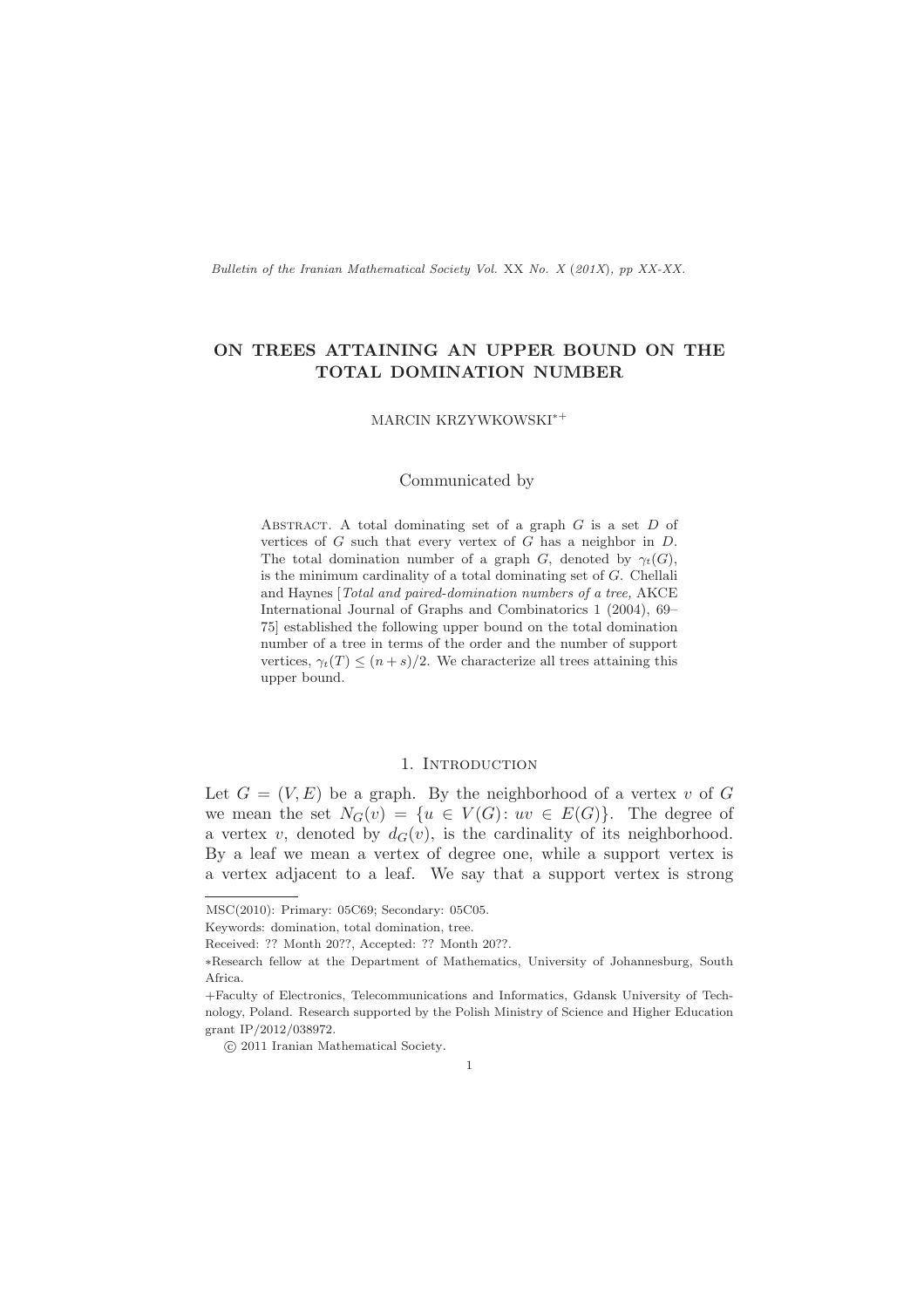(weak, respectively) if it is adjacent to at least two leaves (exactly one leaf, respectively). The path on n vertices we denote by  $P_n$ . Let T be a tree, and let v be a vertex of T. We say that v is adjacent to a path  $P_n$ if there is a neighbor of v, say x, such that the subtree resulting from  $T$ by removing the edge  $vx$  and which contains the vertex  $x$  as a leaf, is a path  $P_n$ . By a star we mean a connected graph in which exactly one vertex has degree greater than one.

A subset  $D \subseteq V(G)$  is a dominating set of G if every vertex of  $V(G) \backslash D$ has a neighbor in D. The domination number of G, denoted by  $\gamma(G)$ , is the minimum cardinality of a dominating set of  $G$ . For a comprehensive survey of domination in graphs, see [\[6,](#page-6-0) [7\]](#page-6-1).

A subset  $D \subseteq V(G)$  is a total dominating set, abbreviated TDS, of G if every vertex of  $G$  has a neighbor in  $D$ . The total domination number of G, denoted by  $\gamma_t(G)$ , is the minimum cardinality of a total dominating set of  $G$ . A total dominating set of  $G$  of minimum cardinality is called a  $\gamma_t(G)$ -set. Total domination in graphs was introduced by Cockayne, Dawes, and Hedetniemi [\[3\]](#page-6-2), and further studied for example in [\[1,](#page-5-0) [5,](#page-6-3) [8\]](#page-6-4).

Chellali and Haynes [\[2\]](#page-5-1) established the following upper bound on the total domination number of a tree,  $\gamma_t(T) \leq (n+s)/2$ , where *n* means the order and s means the number of support vertices of the tree T.

DeLa Viña et al. [\[4\]](#page-6-5) improved the above bound. They proved that if T is a tree different from star, then  $\gamma_t(T) \leq (n+s)/2 - (l-s^*)/2$ , where  $l$  means the number of leaves and  $s^*$  means the number of support vertices non-adjacent to any other support vertex.

We characterize all trees attaining the upper bound of Chellali and Haynes.

## 2. RESULTS

Since the one-vertex graph does not have a total dominating set, in this paper, by a tree we mean only a connected graph with no cycle, and which has at least two vertices.

We begin with the following two straightforward observations.

<span id="page-1-0"></span>Observation 2.1. Every support vertex of a graph G is in every TDS of G.

Observation 2.2. For every connected graph G of diameter at least three, there exists a  $\gamma_t(G)$ -set that contains no leaf.

Chellali and Haynes [\[2\]](#page-5-1) proved that for every tree T of order  $n \geq 3$ with s support vertices we have  $\gamma_t(T) \leq (n+s)/2$ . It is easy to see that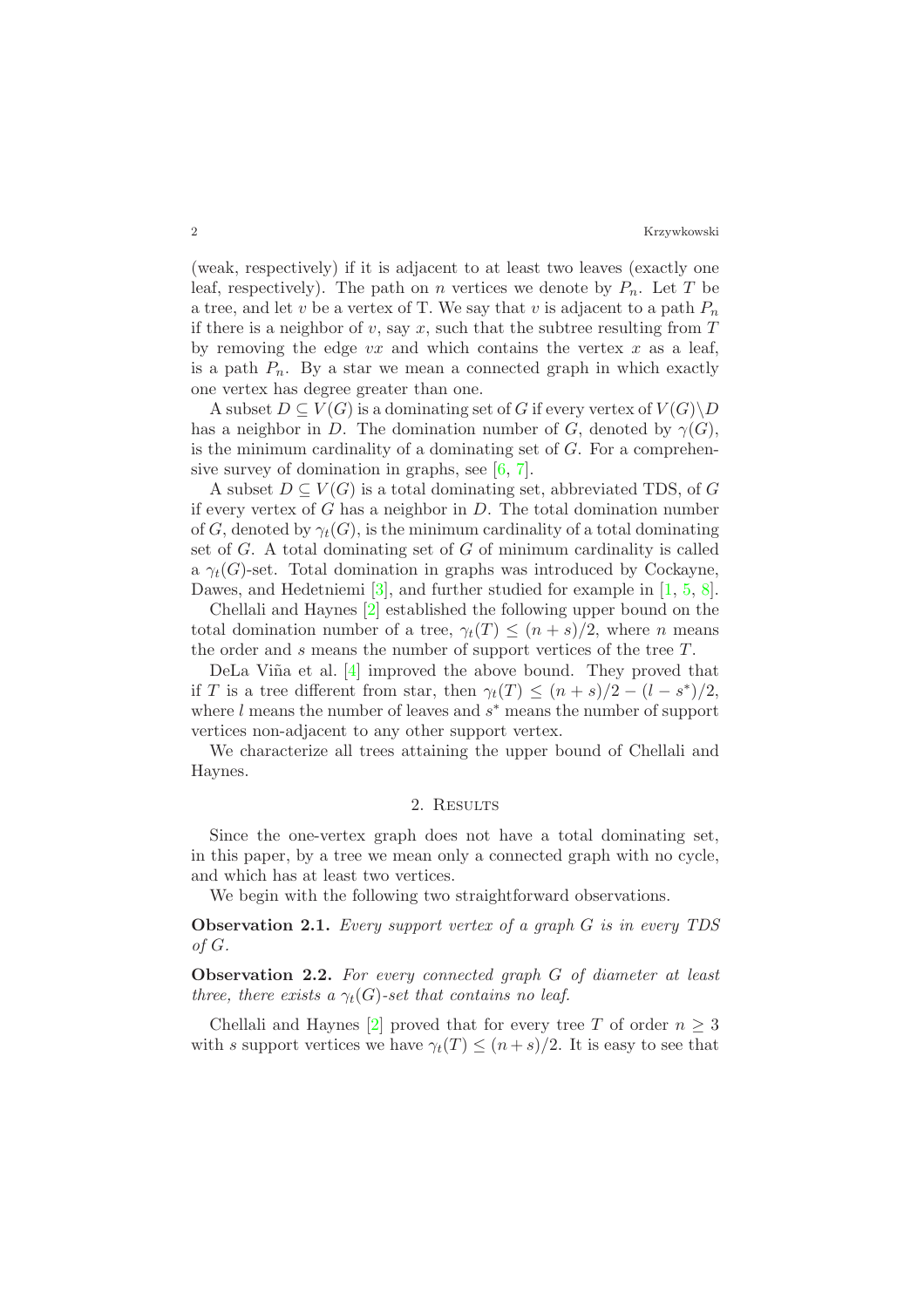On trees attaining an upper bound on the total domination number 3

the path  $P_2$  also satisfies the inequality. Therefore we have the following result.

**Theorem 2.3.** ([\[2\]](#page-5-1)) For every tree T of order n with s support vertices we have  $\gamma_t(T) \leq (n+s)/2$ .

To characterize the trees attaining the bound from the previous theorem, we introduce a family  $\mathcal T$  of trees  $T = T_k$  that can be obtained as follows. Let  $T_1 \in \{P_2, P_3\}$ . If  $T_1 = P_2$ , then the vertices of  $T_1$  we denote by x and y. If  $T_1 = P_3$ , then the support vertex of  $T_1$  we denote by y, and one of the leaves we denote by x. Let  $A(T_1) = \{x, y\}$ . Now let  $H_1$  be a path  $P_3$  with the support vertex labeled v and one of the leaves labeled u. Let  $H_2$  be a path  $P_4$  with the support vertices labeled u and v. The leaf adjacent to u we denote by  $t$ , and the leaf adjacent to v we denote by w. If k is a positive integer, then  $T_{k+1}$  can be obtained recursively from  $T_k$  by one of the following operations.

- Operation  $\mathcal{O}_1$ : Attach a copy of  $H_1$  by joining the vertex u to a vertex of  $T_k$  adjacent to a path  $P_3$ . Let  $A(T) = A(T') \cup \{u, v\}$ .
- Operation  $\mathcal{O}_2$ : Attach a copy of  $H_1$  by joining the vertex u to a vertex of  $T_k$  which is not a leaf and is adjacent to a support vertex. Let  $A(T) = A(T') \cup \{u, v\}.$
- Operation  $\mathcal{O}_3$ : Attach a copy of  $H_2$  by joining the vertex t to a leaf of  $T_k$  adjacent to a weak support vertex. Let  $A(T) = A(T')$  $\cup \{u, v\}.$

Note that for the path  $P_2$ , only operation  $\mathcal{O}_3$  can be applied. Both vertices of  $P_2$  are leaves and at the same time they are weak support vertices.

We now prove that for every tree T of the family  $\mathcal{T}$ , the set  $A(T)$ defined above is a TDS of minimum cardinality equal to  $(n+l)/2$ .

<span id="page-2-0"></span>**Lemma 2.3.** If  $T \in \mathcal{T}$ , then the set  $A(T)$  defined above is a  $\gamma_t(T)$ -set of size  $(n+s)/2$ .

*Proof.* We use the terminology of the construction of the trees  $T = T_k$ , the set  $A(T)$ , and the graphs  $H_1$  and  $H_2$  defined above. To show that  $A(T)$  is a  $\gamma_t(T)$ -set of cardinality  $(n+s)/2$ , we use the induction on the number k of operations performed to construct the tree T. If  $T = P_2$ , then  $(n + s)/2 = (2 + 2)/2 = 2 = |A(T)| = \gamma_t(T)$ . If  $T = P_3$ , then  $(n+s)/2 = (3+1)/2 = 2 = |A(T)| = \gamma_t(T)$ . Let k be a positive integer. Assume that the result is true for every tree  $T' = T_k$  of the family 7 constructed by  $k-1$  operations. For a given tree  $T'$ , let  $n'$  denote its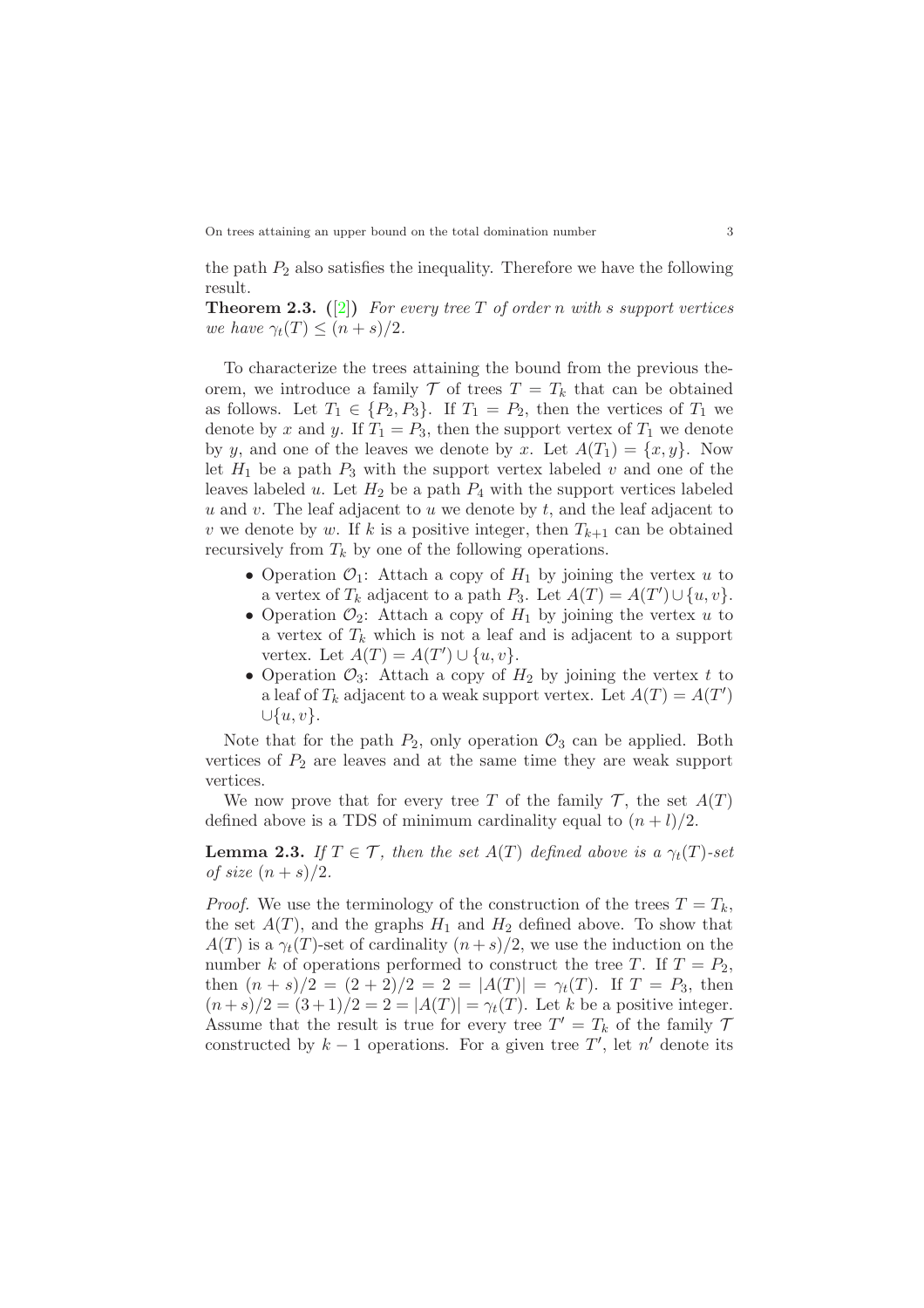order and s' the number of its support vertices. Let  $T = T_{k+1}$  be a tree of the family  $\mathcal T$  constructed by  $k$  operations.

First assume that T is obtained from  $T'$  by operation  $\mathcal{O}_1$ . We have  $n = n' + 3$  and  $s = s' + 1$ . The vertex to which is attached  $P_3$  we denote by x. Let abc denote a path  $P_3$  adjacent to x, and such that  $a \neq u$ . Let a and x be adjacent. It is easy to see that  $A(T) = A(T') \cup \{u, v\}$  is a TDS of the tree T. Thus,  $\gamma_t(T) \leq \gamma_t(T') + 2$ . Now let D be a  $\gamma_t(T)$ -set that contains no leaf. By Observation [2.1](#page-1-0) we have  $v \in D$ . Each one of the vertices v and b has to have a neighbor in D, thus  $u, a \in D$ . Let us observe that  $D \setminus \{u, v\}$  is a TDS of the tree T' as the vertex x has a neighbor in  $D \setminus \{u, v\}$ . Therefore,  $\gamma_t(T') \leq \gamma_t(T) - 2$ . We now conclude that  $\gamma_t(T) = \gamma_t(T') + 2$ . We get  $\gamma_t(T) = |A(T)| = |A(T')| + 2$  $=(n'+s')/2+2=(n-3+s-1)/2+2=(n+s)/2.$ 

Now assume that T is obtained from  $T'$  by operation  $\mathcal{O}_2$ . We have  $n = n' + 3$  and  $s = s' + 1$ . The vertex to which is attached  $P_3$  we denote by x. Let y be a support vertex adjacent to x. It is easy to see that  $A(T) = A(T') \cup \{u, v\}$  is a TDS of the tree T. Thus,  $\gamma_t(T) \leq \gamma_t(T') + 2$ . Now let D be a  $\gamma_t(T)$ -set that contains no leaf. By Observation [2.1](#page-1-0) we have  $v, y \in D$ . The vertex v has to have a neighbor in D, thus  $u \in D$ . It is easy to observe that  $D \setminus \{u, v\}$  is a TDS of the tree T'. Therefore,  $\gamma_t(T') \leq \gamma_t(T) - 2$ . We now conclude that  $\gamma_t(T) = \gamma_t(T') + 2$ . We get  $\gamma_t(T) = |A(T)| = |A(T')| + 2 = (n' + s')/2 + 2 = (n - 3 + s - 1)/2 + 2$  $=(n+s)/2.$ 

Now assume that T is obtained from  $T'$  by operation  $\mathcal{O}_3$ . We have  $n = n' + 4$  and  $s = s'$ . It is easy to see that  $A(T) = A(T') \cup \{u, v\}$ is a TDS of the tree T. Thus,  $\gamma_t(T) \leq \gamma_t(T') + 2$ . Now let us observe that there exists a  $\gamma_t(T)$ -set that does not contain the vertices w and t. Let D be such a set. By Observation [2.1](#page-1-0) we have  $v \in D$ . The vertex v has to have a neighbor in D, thus  $u \in D$ . Observe that  $D \setminus \{u, v\}$  is a TDS of the tree T'. Therefore,  $\gamma_t(T') \leq \gamma_t(T) - 2$ . We now conclude that  $\gamma_t(T) = \gamma_t(T') + 2$ . We get  $\gamma_t(T) = |A(T)| = |A(T')| + 2 = (n'$  $+s<sup>2</sup>/(2+2) = (n-4+s)/2+2 = (n+s)/2.$ 

We now prove that if a tree attains the bound from Theorem 3, then the tree belongs to the family  $\mathcal{T}$ .

<span id="page-3-0"></span>**Lemma 2.4.** Let T be a tree of order n with s support vertices. If  $\gamma_t(T)$  $=(n+s)/2$ , then  $T \in \mathcal{T}$ .

Proof. We proceed by induction on the number of vertices of the tree T. If diam(T) = 1, then  $T = P_2 \in \mathcal{T}$ . Now assume that  $\text{diam}(T) = 2$ . Thus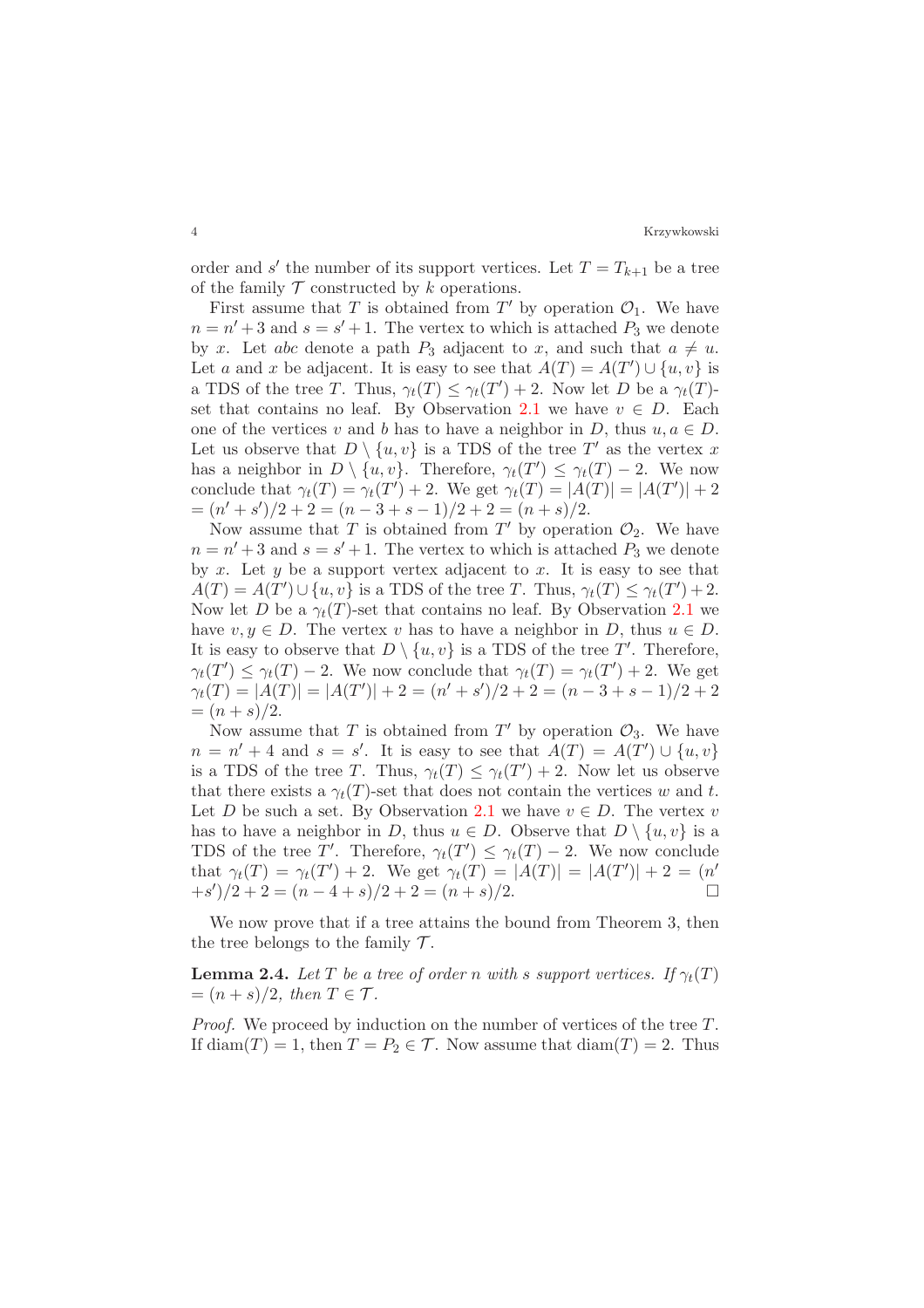T is a star. If  $T = P_3$ , then  $T \in \mathcal{T}$ . If T is a star different from  $P_3$ , then  $\gamma_t(T) = 2 < 5/2 \leq (n+1)/2 = (n+s)/2.$ 

Now assume that  $\text{diam}(T) \geq 3$ . Thus the order *n* of the tree *T* is at least four. Assume that the lemma is true for every tree  $T'$  of order  $n' < n$  with s' support vertices.

First assume that some support vertex of  $T$ , say  $x$ , is strong. Let y be a leaf adjacent to x. Let  $T' = T - y$ . We have  $n' = n - 1$  and  $s' = s$ . Let D' be any  $\gamma_t(T')$ -set. By Observation [2.1](#page-1-0) we have  $x \in D'$ . Obviously, D' is a TDS of the tree T. Thus,  $\gamma_t(T) \leq \gamma_t(T')$ . We now get  $\gamma_t(T) \leq \gamma_t(T') \leq (n' + s')/2 = (n - 1 + s)/2 < (n + s)/2$ , a contradiction. Thus every support vertex of  $T$  is weak.

We now root T at a vertex r of maximum eccentricity diam(T). Let t be a leaf at maximum distance from  $r, v$  be the parent of  $t$ , and  $u$  be the parent of v in the rooted tree. If  $\text{diam}(T) \geq 4$ , then let w be the parent of u. If  $\text{diam}(T) \geq 5$ , then let d be the parent of w. If  $\text{diam}(T) \geq 6$ , then let e be the parent of d. By  $T_x$  we denote the subtree induced by a vertex  $x$  and its descendants in the rooted tree  $T$ .

First assume that  $d_T(u) \geq 3$ . Assume that among the children of u there is a support vertex, say x, different from v. Let  $T' = T - T_v$ . We have  $n' = n - 2$  and  $s' = s - 1$ . Let D' be a  $\gamma_t(T')$ -set that contains no leaf. The vertex x has to have a neighbor in  $D'$ , thus  $u \in D'$ . It is easy to see that  $D' \cup \{v\}$  is a TDS of the tree T. Thus,  $\gamma_t(T) \leq \gamma_t(T') + 1$ . We now get  $\gamma_t(T) \leq \gamma_t(T') + 1 \leq (n' + s')/2 + 1 = (n - 2 + s - 1)/2 + 1$  $=(n+s)/2-1/2<(n+s)/2$ , a contradiction.

Thus,  $d_T(u) = 3$  and the child of u other than v, say x, is a leaf. Let  $T' = T - x$ . We have  $n' = n - 1$  and  $s' = s - 1$ . Let  $D'$  be a  $\gamma_t(T')$ -set that contains no leaf. The vertex v has to have a neighbor in  $D'$ , thus  $u \in D'$ . It is easy to see that D' is a TDS of the tree T. Thus,  $\gamma_t(T) \leq \gamma_t(T')$ . We now get  $\gamma_t(T) \leq \gamma_t(T') \leq (n' + s')/2 = (n - 1 + s - 1)/2 < (n + s)/2$ , a contradiction.

Now assume that  $d_T(u) = 2$ . First assume that there is a child of w other than  $u$ , say  $x$ , such that the distance of  $w$  to the most distant vertex of  $T_x$  is three. It suffices to consider only the possibility when  $T_x$ is a path  $P_3$ . Let  $T' = T - T_u$ . We have  $n' = n - 3$  and  $s' = s - 1$ . Let D' be any  $\gamma_t(T')$ -set. It is easy to see that  $D' \cup \{u, v\}$  is a TDS of the tree T. Thus,  $\gamma_t(T) \leq \gamma_t(T') + 2$ . We now get  $\gamma_t(T') \geq \gamma_t(T) - 2$  $=(n+s)/2-2=(n'+3+s'+1)/2-2=(n'+s')/2$ . This implies that  $\gamma_t(T') = (n' + s')/2$ . By the inductive hypothesis, we have  $T' \in \mathcal{T}$ . The tree T can be obtained from T' by operation  $\mathcal{O}_1$ . Thus,  $T \in \mathcal{T}$ .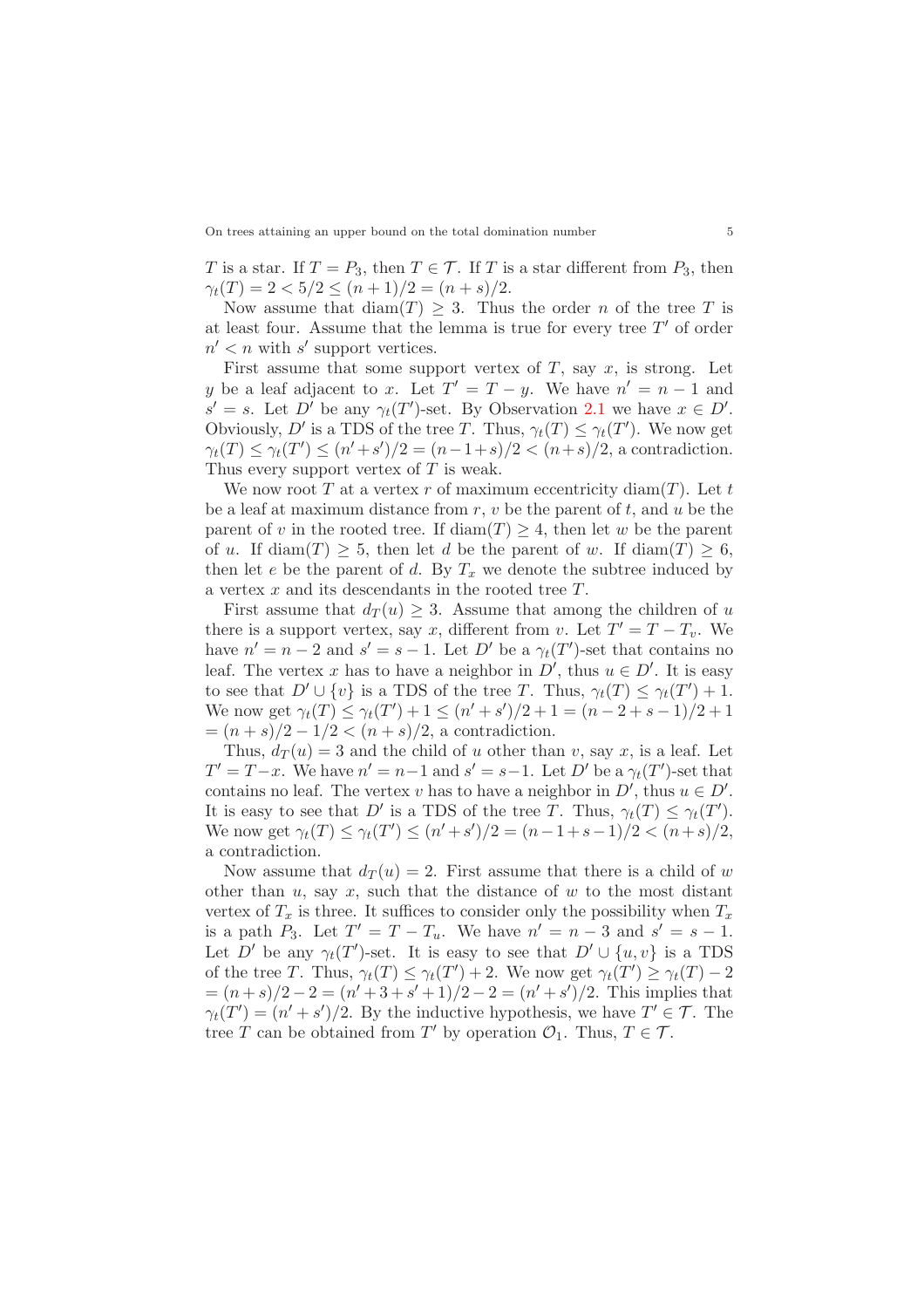Now assume that there is a child of  $w$ , say  $x$ , such that the distance of w to the most distant vertex of  $T_x$  is two. Thus x is a support vertex. Let  $T' = T - T_u$ . In the same way as in the previous possibility we conclude that  $T' \in \mathcal{T}$ . The tree T can be obtained from T' by operation  $\mathcal{O}_2$ . Thus,  $T \in \mathcal{T}$ .

Now assume that some child of w, say x, is a leaf. It suffices to consider only the possibility when  $d_T(w) = 3$ . Let  $T' = T - t - x$ . We have  $n' = n - 2$  and  $s' = s - 1$ . Let D' be a  $\gamma_t(T')$ -set that contains no leaf. By Observation [2.1](#page-1-0) we have  $u \in D'$ . The vertex u has to have a neighbor in D', thus  $w \in D'$ . It is easy to observe that  $D' \cup \{v\}$  is a TDS of the tree T. Thus,  $\gamma_t(T) \leq \gamma_t(T') + 1$ . We now get  $\gamma_t(T)$  $\leq \gamma_t(T') + 1 \leq (n' + s')/2 + 1 = (n - 2 + s - 1)/2 + 1 = (n + s)/2 - 1/2$  $\langle (n+s)/2, \text{ a contradiction.} \rangle$ 

If  $d_T(w) = 1$ , then  $T = P_4$ . We have  $\gamma_t(T) = 2 < 3 = (4 + 2)/2$  $=(n+s)/2$ , a contradiction. Now assume that  $d_T(w) = 2$ . First assume that  $d_T(d) \geq 3$ . Let  $T' = T - T_w$ . We have  $n' = n - 4$  and  $s' = s - 1$ . Let D' be any  $\gamma_t(T')$ -set. It is easy to see that  $D' \cup \{u, v\}$  is a TDS of the tree T. Thus,  $\gamma_t(T) \leq \gamma_t(T') + 2$ . We now get  $\gamma_t(T) \leq \gamma_t(T') + 2$  $\leq (n'+s')/2 + 2 = (n-4+s-1)/2 + 2 = (n+s)/2 - 1/2 < (n+s)/2,$ a contradiction.

If  $d_T(d) = 1$ , then  $T = P_5$ . We have  $\gamma_t(T) = 3 < 7/2 = (5 + 2)/2$  $=(n+s)/2$ , a contradiction. Now assume that  $d_T(d) = 2$ . Let  $T' = T$  $-T_w$ . We have  $n' = n-4$  and  $s' \leq s$ . Let D' be any  $\gamma_t(T')$ -set. It is easy to see that  $D' \cup \{u, v\}$  is a TDS of the tree T. Thus,  $\gamma_t(T) \leq \gamma_t(T') + 2$ . We now get  $\gamma_t(T') \geq \gamma_t(T) - 2 = (n+s)/2 - 2 \geq (n'+4+s')/2 - 2 =$  $(n'+s')/2$ . This implies that  $\gamma_t(T') = (n'+s')/2$  and  $s' = s$ . Therefore,  $T' \in \mathcal{T}$  and the vertex e is not adjacent to any leaf in T. The tree T can be obtained from T' by operation  $\mathcal{O}_3$ . Thus,  $T \in \mathcal{T}$ .

As an immediate consequence of Lemmas [2.3](#page-2-0) and [2.4,](#page-3-0) we have the following characterization of the trees attaining the bound from Theorem 2.3.

**Theorem 2.5.** Let T be a tree. Then  $\gamma_t(T) = (n + s)/2$  if and only if  $T \in \mathcal{T}$ .

#### **REFERENCES**

- <span id="page-5-0"></span>[1] R. Allan, R. Laskar and S. Hedetniemi, A note on total domination, Discrete Math. 49 (1984), 7–13.
- <span id="page-5-1"></span>[2] M. Chellali and T. Haynes, Total and paired-domination numbers of a tree, AKCE Int. J. Graphs Comb. 1 (2004), 69–75.